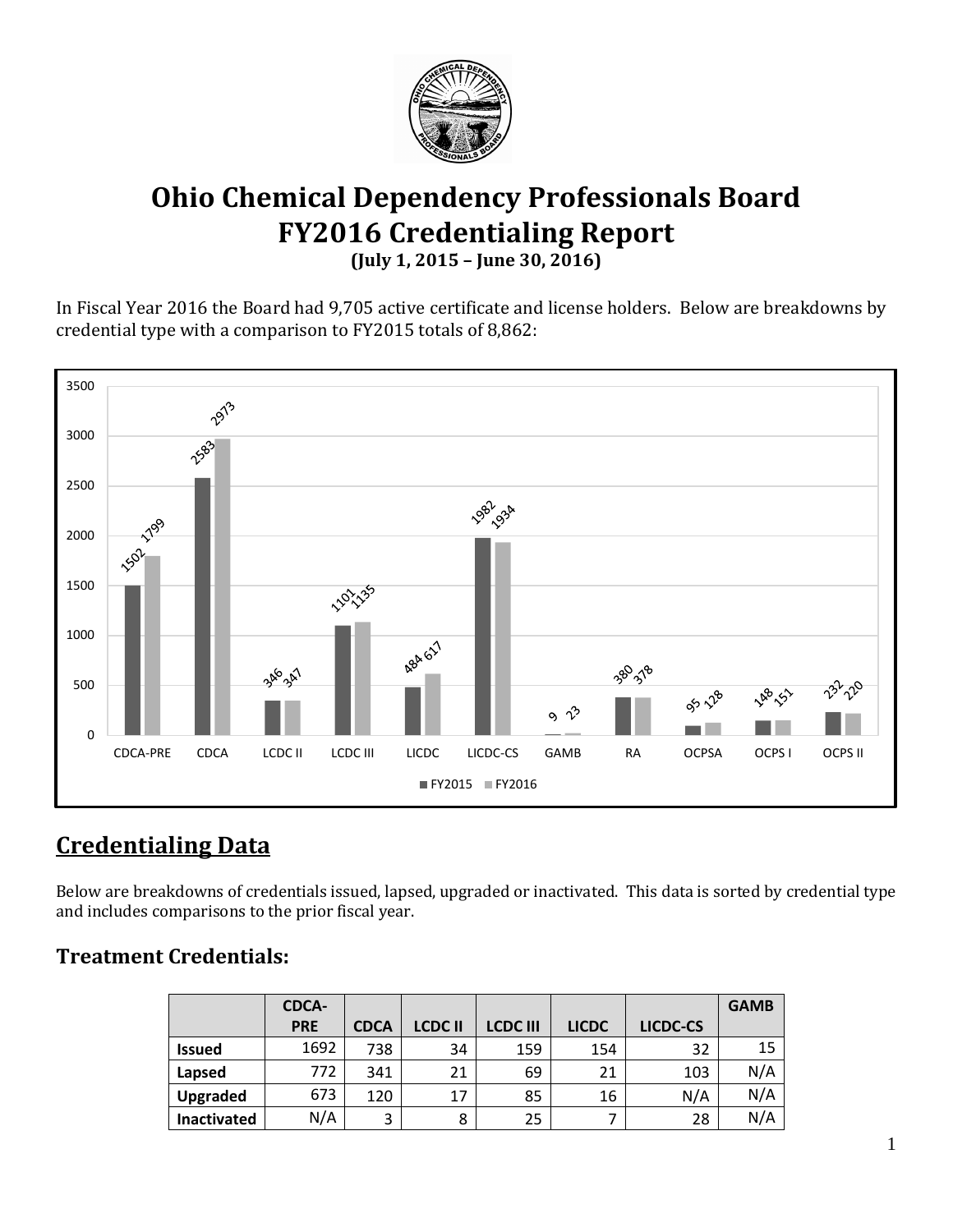In the Upgraded row it should be noted that the data reflects the number of individuals who had that credential and advanced it to a higher level. As such, the LICDC-CS column is not eligible for an upgrade since these individuals already hold the highest credential.



#### **Treatment Credentials Issued**

#### **Treatment Credentials Lapsed**



### **Prevention Credentials:**

|                    | <b>RA</b> | <b>OCPSA</b> | <b>OCPS I</b> | <b>OCPS II</b> |
|--------------------|-----------|--------------|---------------|----------------|
| <b>Issued</b>      | 235       | 49           | 19            |                |
| Lapsed             | 213       | 12           | 12            | 23             |
| <b>Upgraded</b>    | 22        |              |               | N/A            |
| <b>Inactivated</b> | N/A       |              |               |                |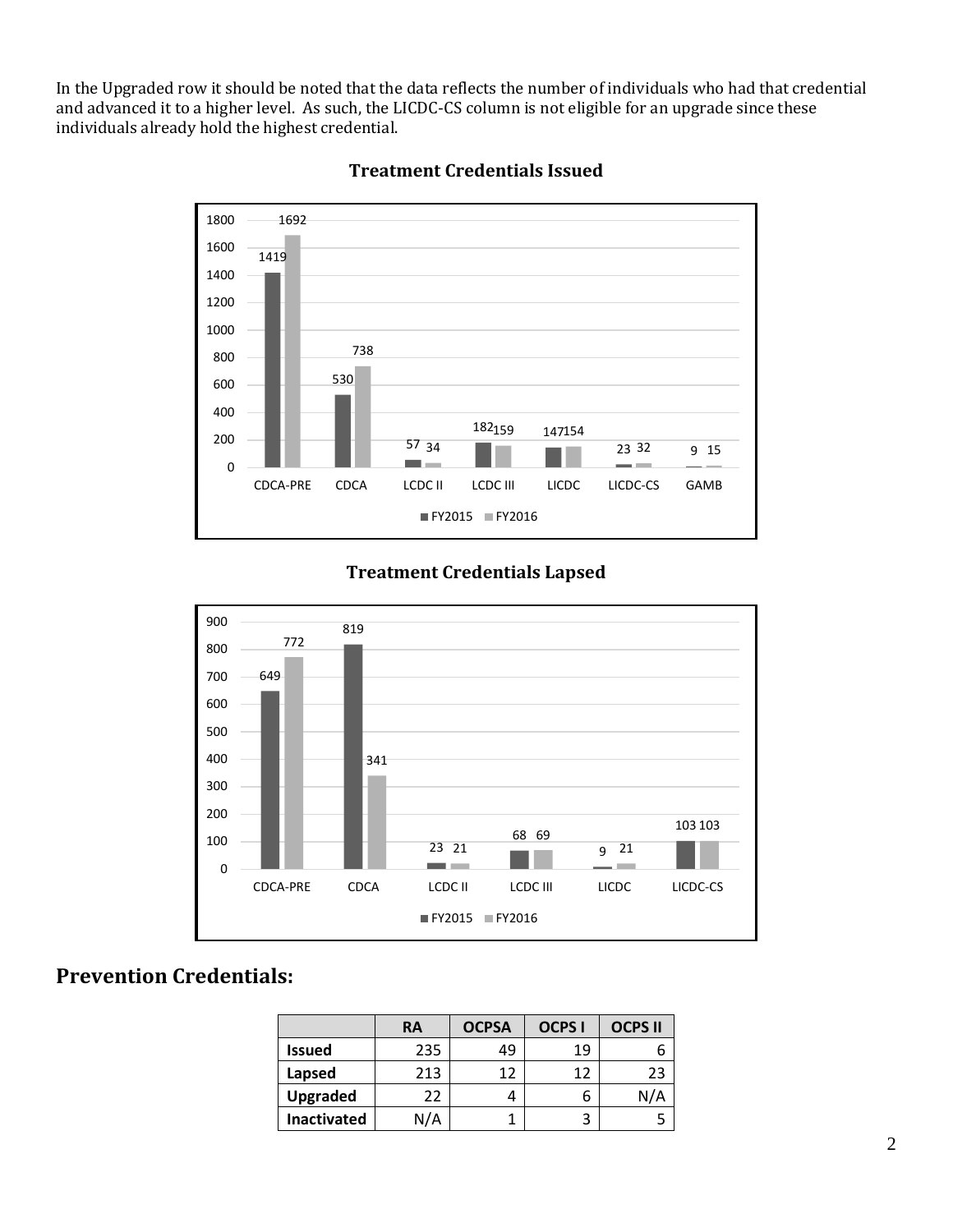In this chart it should be noted that RA's are ineligible to place their credential on inactive status since this is not a renewable credential. Additionally, the OCPS II credential is not eligible to upgrade since they hold the highest level credential.



### **Prevention Credentials Issued**

### **Prevention Credentials Lapsed**



## **Examinations Administered**

In FY2016 the Board administered 195 examinations as compared to 239 in FY2015. The following is a breakdown by exam type: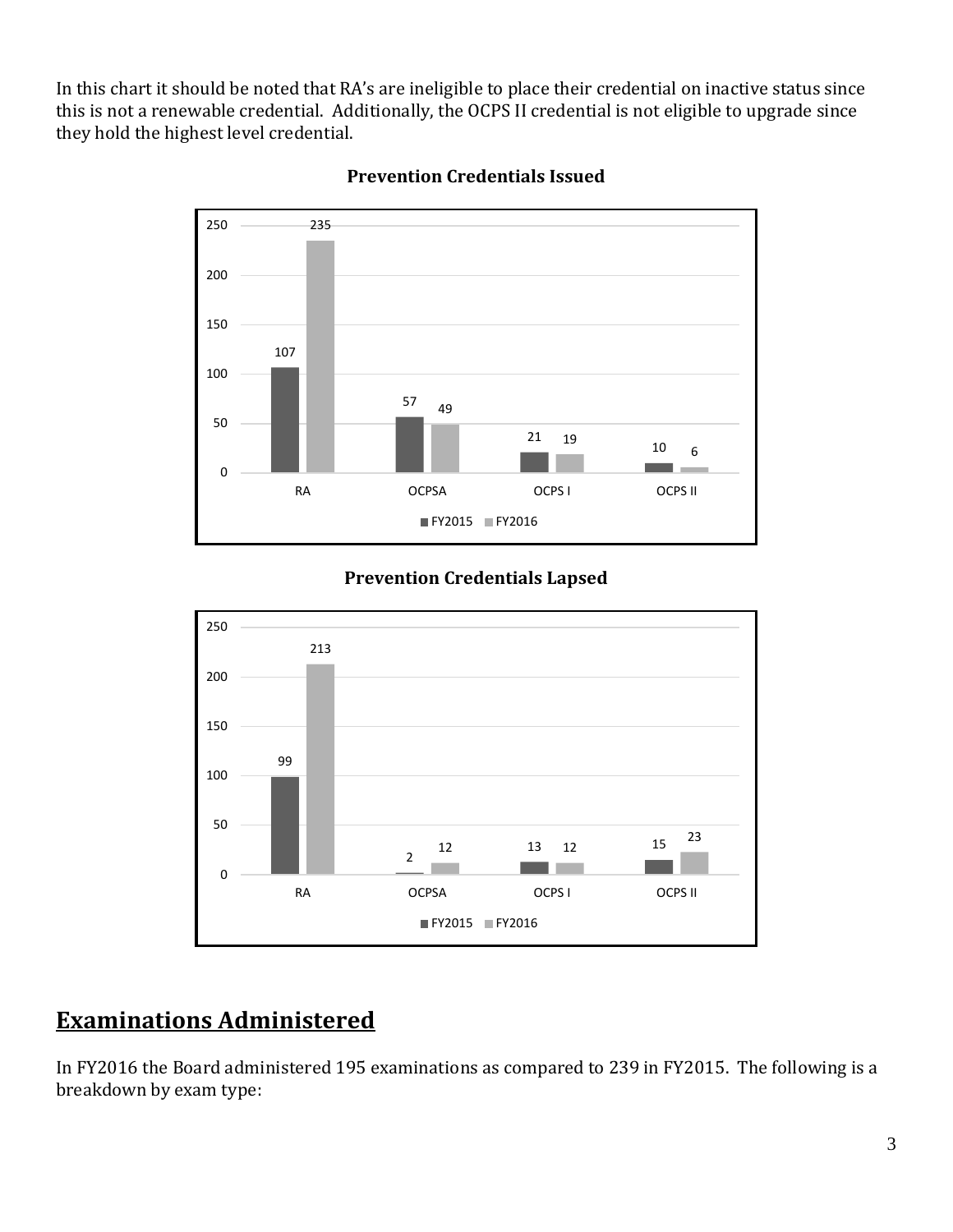## **ADC Exam (For LCDC II, LCDC III and LICDC):**

|                  | <b>Total</b><br><b>Examinations</b> | <b>Passing</b> | <b>Failing</b> | $\frac{0}{0}$<br><b>Passing</b> |
|------------------|-------------------------------------|----------------|----------------|---------------------------------|
| Ohio:            | 161                                 | 132            | 29             | 82%                             |
| <b>National:</b> | 4.932                               | 3,643          | 1.289          | 74%                             |

In FY2015 the Board's passing rate for this exam was 87% and the national rate was 78%.

## **CS Exam (For LICDC-CS):**

|                 | <b>Total</b><br><b>Examinations</b> | <b>Passing</b> | <b>Failing</b> | $\frac{0}{2}$<br><b>Passing</b> |
|-----------------|-------------------------------------|----------------|----------------|---------------------------------|
| Ohio            | 14                                  | 13             |                |                                 |
| <b>National</b> | 181                                 | 164            | 17             |                                 |

In FY2015 the Board's passing rate for this exam was 92% and the national rate was 92%.

### **PS Exam (For OCPS I and OCPS II):**

|                 | <b>Total</b><br><b>Examinations</b> | <b>Passing</b> | <b>Failing</b> | <u>%</u><br><b>Passing</b> |
|-----------------|-------------------------------------|----------------|----------------|----------------------------|
| Ohio            |                                     | 18             |                | 90%                        |
| <b>National</b> | 274                                 | 209            | 65             | 76%                        |

In FY2015 the Board's passing rate for this exam was 96% and the national rate was 81%.

## **Ethics Complaints Received & Processed**

In FY2016 the Board received 114 Ethics Complaints (compared to 106 in FY2015).

The Board processed a total of 104 cases in FY2016. This includes 45 cases from the FY2016 as well as 59 cases from prior fiscal years. The following is a breakdown of case outcomes: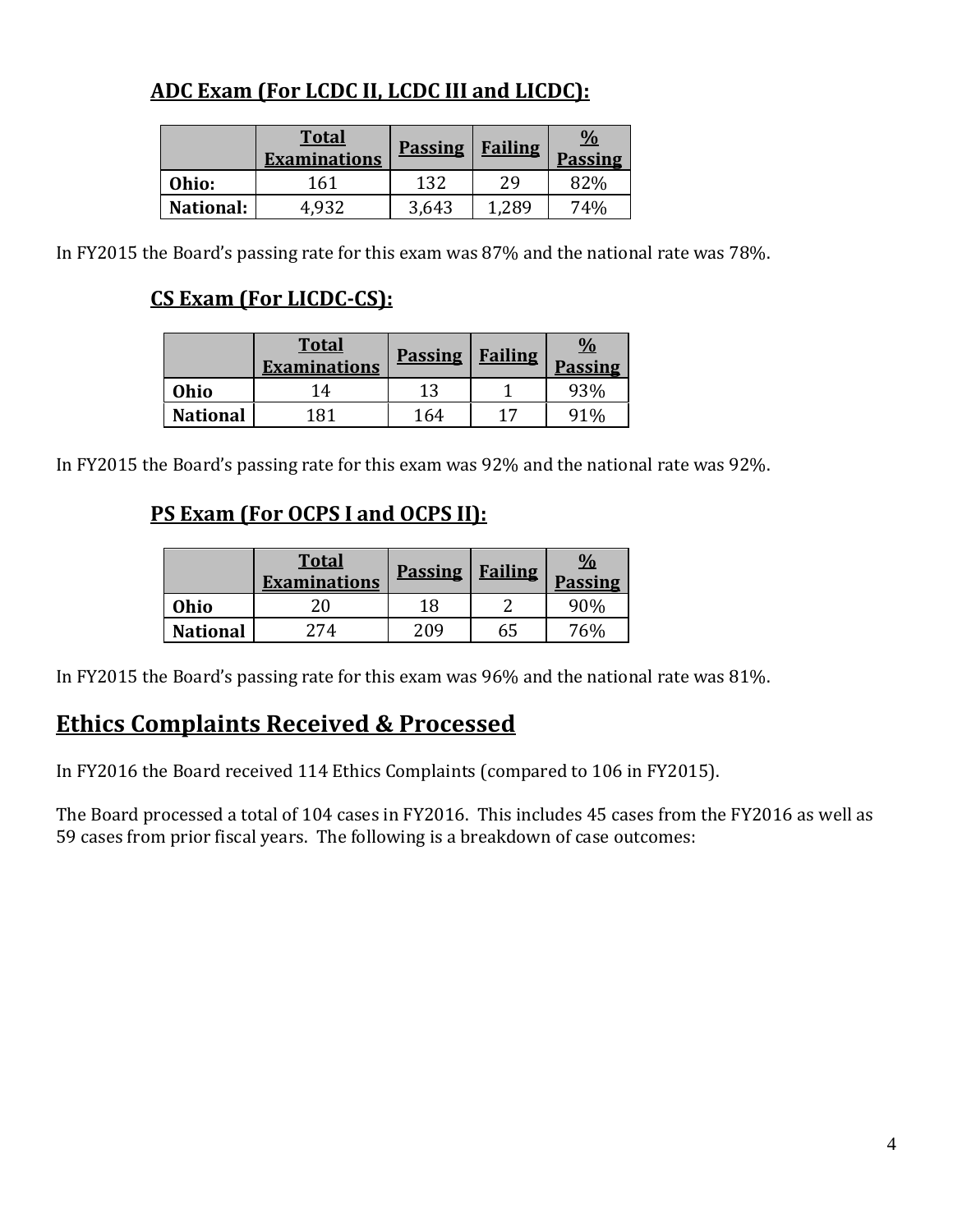

The "Other" category includes cases in which an individual was required to place their license on inactive status, complete an assessment, be placed under a monitoring/supervision contract and/or required to complete additional education.

Of the 51cases in which discipline was taken, the following is a breakdown of discipline by ethical code violations and credential types: